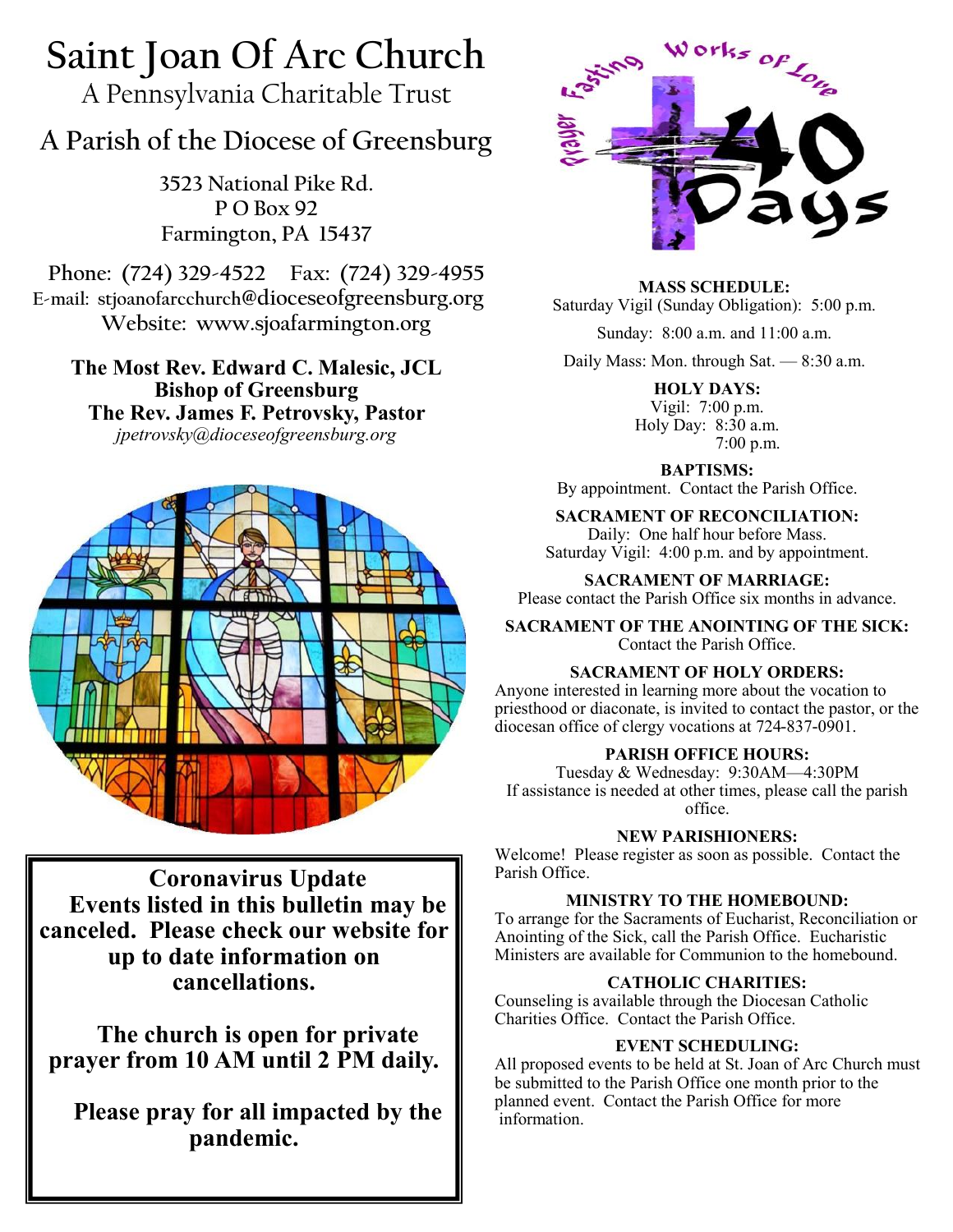| Mass Intentions for the Week                                             | Liturgical Ministries Schedule                                                                                                                                                             |
|--------------------------------------------------------------------------|--------------------------------------------------------------------------------------------------------------------------------------------------------------------------------------------|
| Saturday, Mar. 21 Anticipated-4th Sunday of Lent                         | Mar. 28/29, 2019                                                                                                                                                                           |
| John Israel; Rita L., John Woltman; Norma Ann, John Trimble<br>Buzz John | <b>LECTORS</b>                                                                                                                                                                             |
| Sunday, Mar. 22-4th Sunday of Lent                                       | <b>EXTRAORDINARY MINISTERS</b>                                                                                                                                                             |
| Richard, Mary & Ester Suchevits                                          |                                                                                                                                                                                            |
| Buzz John                                                                |                                                                                                                                                                                            |
| Monday, Mar. 23                                                          | <b>ALTAR SERVERS</b>                                                                                                                                                                       |
| Mary Smolley                                                             |                                                                                                                                                                                            |
| Tuesday, Mar. 24                                                         | <b>GREETERS</b>                                                                                                                                                                            |
| Dorothy Noga                                                             |                                                                                                                                                                                            |
| Wednesday, Mar. 25                                                       | THANK YOU FOR YOUR SERVICE                                                                                                                                                                 |
| M/M Jerry Wesolowsky                                                     | Pope Francis—thought for the day (Mar. 22)                                                                                                                                                 |
| Thursday, Mar. 26                                                        | God's love is free. He asks for nothing in return; all He wants<br>is for His love to be accepted.                                                                                         |
| John & Joann Pecsko                                                      |                                                                                                                                                                                            |
| Friday, Mar. 27                                                          | <b>4th Sunday in Lent</b>                                                                                                                                                                  |
| J. R. & Marcia Deal                                                      | 1: 1 Samuel 16: 1b, 6-7, 10-13a<br>2: Ephesians 5: 8-14<br>3: John 9: 1-41                                                                                                                 |
| Saturday, Mar. 28                                                        | <b>Liturgy of the Word - Meditation:</b>                                                                                                                                                   |
|                                                                          | In the first reading, the Lord sends Samuel to Jesse of<br>Bethlehem because the Lord has chosen the new king from                                                                         |
|                                                                          |                                                                                                                                                                                            |
| Saturday, Mar. 28 Anticipated-5th Sunday of Lent                         | among Jesse's sons. Samuel goes, and anoints David in the                                                                                                                                  |
| 5:00 pmDeceased Chimino & Herman Families<br>Pat Mowen                   | presence of his brothers. In Saint Paul's letter to the<br>Ephesians, he exhorts them to live as children of light. In the<br>Gospel, Jesus encounters a man blind from birth. After Jesus |
| Sunday, Mar. 29-5th Sunday of Lent                                       | gives the man sight, the Pharisees become divided over the<br>account. The man defends Jesus, explaining that He must be                                                                   |
| Pat Myers & Family                                                       | from God.                                                                                                                                                                                  |
| The Foutz Family                                                         | Focus: The Lord of all gives sight to the blind.<br>Jesus' power and claims divide those who encounter Him.<br>He is the long-awaited one, and He heals all wounds, even                   |
| Father is honoring all Mass intentions with private daily<br>Mass.       | giving sight to the blind. We can trust that jesus can heal all<br>the wounds of our lives, giving us sight to see and a light to<br>follow in the darkness of sin.                        |
| <b>STATIONS OF THE CROSS &amp; BENEDICTION</b>                           | <b>DON'T BE AFRAID</b><br>TO GO TO THE<br>PENITENTIAL SERVICE<br><b>SACRAMENT OF</b>                                                                                                       |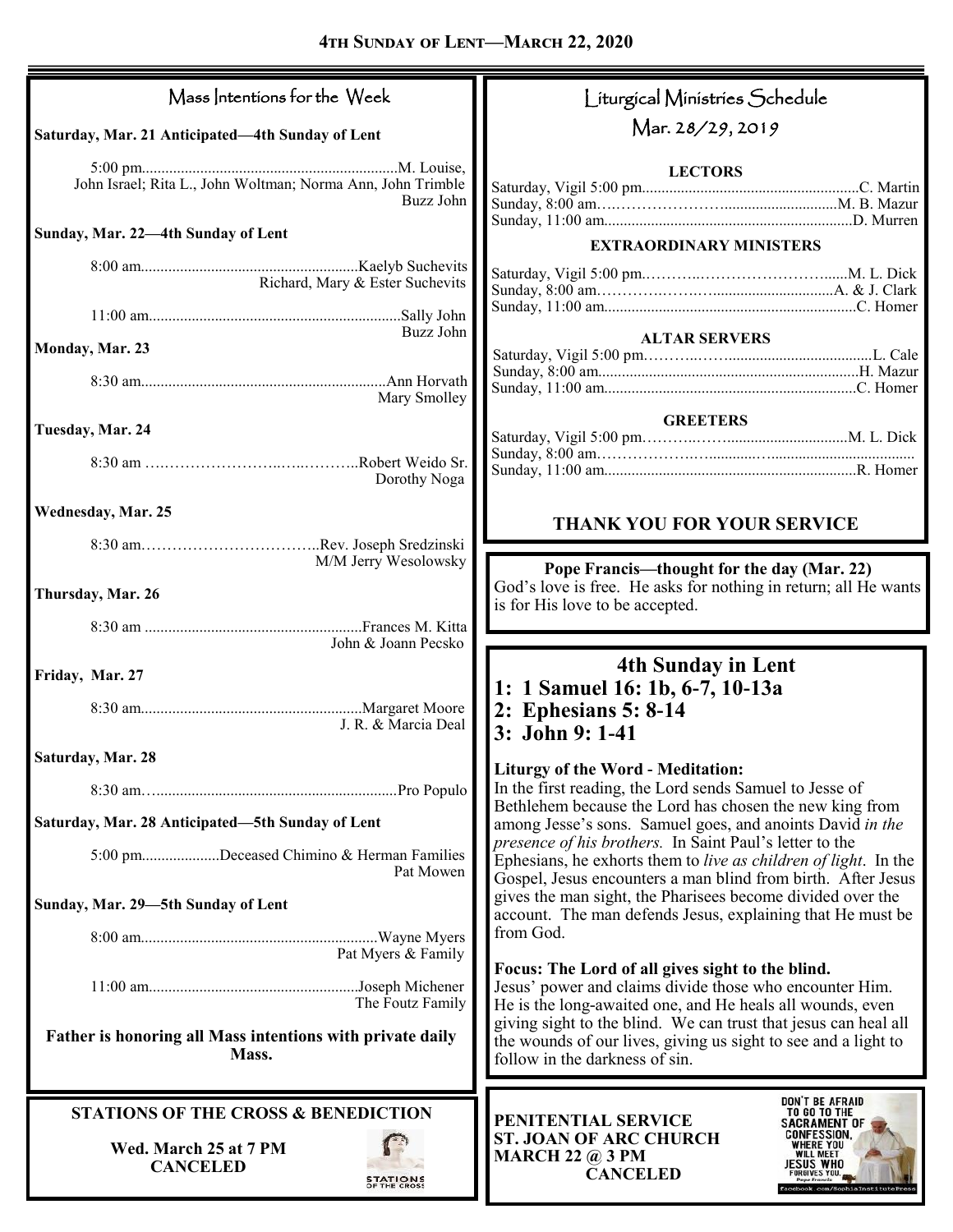| <b>Collection Report for</b>                                                                                                                                                                                                                                                                                                                                                                                                                                                                                                                                                                                                                                                                             |                                                                                              | Roman Catholic History of the Annunciation of the Lord                                                                                                                                                                                                                                                                                                                                                                                                                                                                                                                                                                                                                                                                                                                                                                                                                                                                                                                            |
|----------------------------------------------------------------------------------------------------------------------------------------------------------------------------------------------------------------------------------------------------------------------------------------------------------------------------------------------------------------------------------------------------------------------------------------------------------------------------------------------------------------------------------------------------------------------------------------------------------------------------------------------------------------------------------------------------------|----------------------------------------------------------------------------------------------|-----------------------------------------------------------------------------------------------------------------------------------------------------------------------------------------------------------------------------------------------------------------------------------------------------------------------------------------------------------------------------------------------------------------------------------------------------------------------------------------------------------------------------------------------------------------------------------------------------------------------------------------------------------------------------------------------------------------------------------------------------------------------------------------------------------------------------------------------------------------------------------------------------------------------------------------------------------------------------------|
| <b>Sunday, March 15, 2020</b>                                                                                                                                                                                                                                                                                                                                                                                                                                                                                                                                                                                                                                                                            |                                                                                              | March 25                                                                                                                                                                                                                                                                                                                                                                                                                                                                                                                                                                                                                                                                                                                                                                                                                                                                                                                                                                          |
| <b>First Collection</b><br>Envelopes Dated Sunday, March 15, 2020<br>All Other Weekly Offering Envelopes<br>Friends of Saint Joan of Arc And Visitors<br><b>Loose Cash and Checks</b><br><b>Second Collection</b><br><b>Winter Utility Expenses</b><br>Envelopes (All Dates)<br><b>Loose Cash and Checks</b><br><b>Other</b><br>Cemetery Fund<br><b>Votive Candles</b><br>Flower Fund - Regular<br><b>Easter Flowers</b>                                                                                                                                                                                                                                                                                 | \$675.00<br>110.00<br>15.00<br>250.00<br>172.00<br>94.00<br>20.00<br>6.00<br>20.00<br>110.00 | Originally a feast of our Lord, but now celebrated as a<br>Marian feast (in honor of Mary), the feast of the<br>Annunciation dates back at least to the fifth century.<br>The Annunciation, as much as or even more so than<br>Christmas, represents Christ's incarnation. When Mary<br>signaled to Gabriel her acceptance of God's Will, Christ was<br>conceived in her womb through the power of the Holy Spirit.<br>While most of the fathers of the church say that<br>Mary's fiat was essential to God's plan of salvation, God<br>foresaw Mary's acceptance of his Will from all eternity.<br>The narrative of the Annunciation testifies powerfully to the<br>truth of the Catholic tradition that Mary was indeed a virgin<br>when Christ was conceived, but also that she intended to<br>remain one perpetually. Mary's response to Gabriel, "How<br>can this be since I have no husband?" in Luke 1:34 was<br>universally interpreted by the fathers of the church as a |
| Palm Sunday (04/15/2020)                                                                                                                                                                                                                                                                                                                                                                                                                                                                                                                                                                                                                                                                                 | 10.00                                                                                        | statement of Mary's resolution to remain a virgin forever.                                                                                                                                                                                                                                                                                                                                                                                                                                                                                                                                                                                                                                                                                                                                                                                                                                                                                                                        |
| Ash Wednesday (02/26/2020)<br><b>TOTAL:</b>                                                                                                                                                                                                                                                                                                                                                                                                                                                                                                                                                                                                                                                              | 5.00<br>\$1,487.00                                                                           |                                                                                                                                                                                                                                                                                                                                                                                                                                                                                                                                                                                                                                                                                                                                                                                                                                                                                                                                                                                   |
| <b>Knights of Columbus Rosary CANCELED</b><br>DLA: "Plant a Seed"<br>Plant a seed by contributing to the Office of Faith, Family<br>and Discipleship, which supports parish youth ministry.<br>When we plant the seeds of faith, we provide opportunities<br>for people to develop meaningful relationships with God, and<br>we inspire them to be disciples of His Son, Jesus Christ.<br>"Grow in the Lord" and donate today to the 2020 Diocesan<br>Lenten Appeal.<br>Our parish target this year is \$17,945. To date, we have<br>contributed \$ 8435. Any money in excess of our target will<br>be returned to our parish to be used for our needed kitchen<br>renovation.<br>O Mary, Mother of God, |                                                                                              | <b>Holy Thursday Parish Family Dinner</b><br><b>CANCELED</b>                                                                                                                                                                                                                                                                                                                                                                                                                                                                                                                                                                                                                                                                                                                                                                                                                                                                                                                      |
| Through the years, your people have called<br>On your intercession in times of epidemic and illness.<br>We call on you, now, as our mother<br>And ask that you pray for us,<br>that we might find healing and refuge<br>And a quick end to this time of illness.<br>Be to us truly Our Lady of Prompt Succor<br>And draw us ever closer to your Son,<br>The source of all healing and consolation.<br>Our Lady of Prompt Succor, hasten to help us.<br>Amen.                                                                                                                                                                                                                                             |                                                                                              | <b>Calendar-Holy Week and Easter</b><br>Tues. April 7 $@$ 8:30 AMDaily Mass<br>i Wed. April 8 $@$ 7 PM. Stations of the Cross & Benediction<br>Thurs. April 9 @ 6 PMHoly Thursday Parish Supper<br>Thurs. April 9 @ 7:30 PMHoly Thursday Mass<br>Thurs. April 9 9 PM-12 AMEucharistic Adoration<br>Fri. April 10 @ 12 PMStations of the Cross & Adoration<br>Fri. April 10 @ 1:30Good Friday Services<br>Sat. April 11 @ 12 PMBlessing of Easter Baskets<br>Sat. April 11 @ 9 PMHoly Saturday Mass                                                                                                                                                                                                                                                                                                                                                                                                                                                                                |